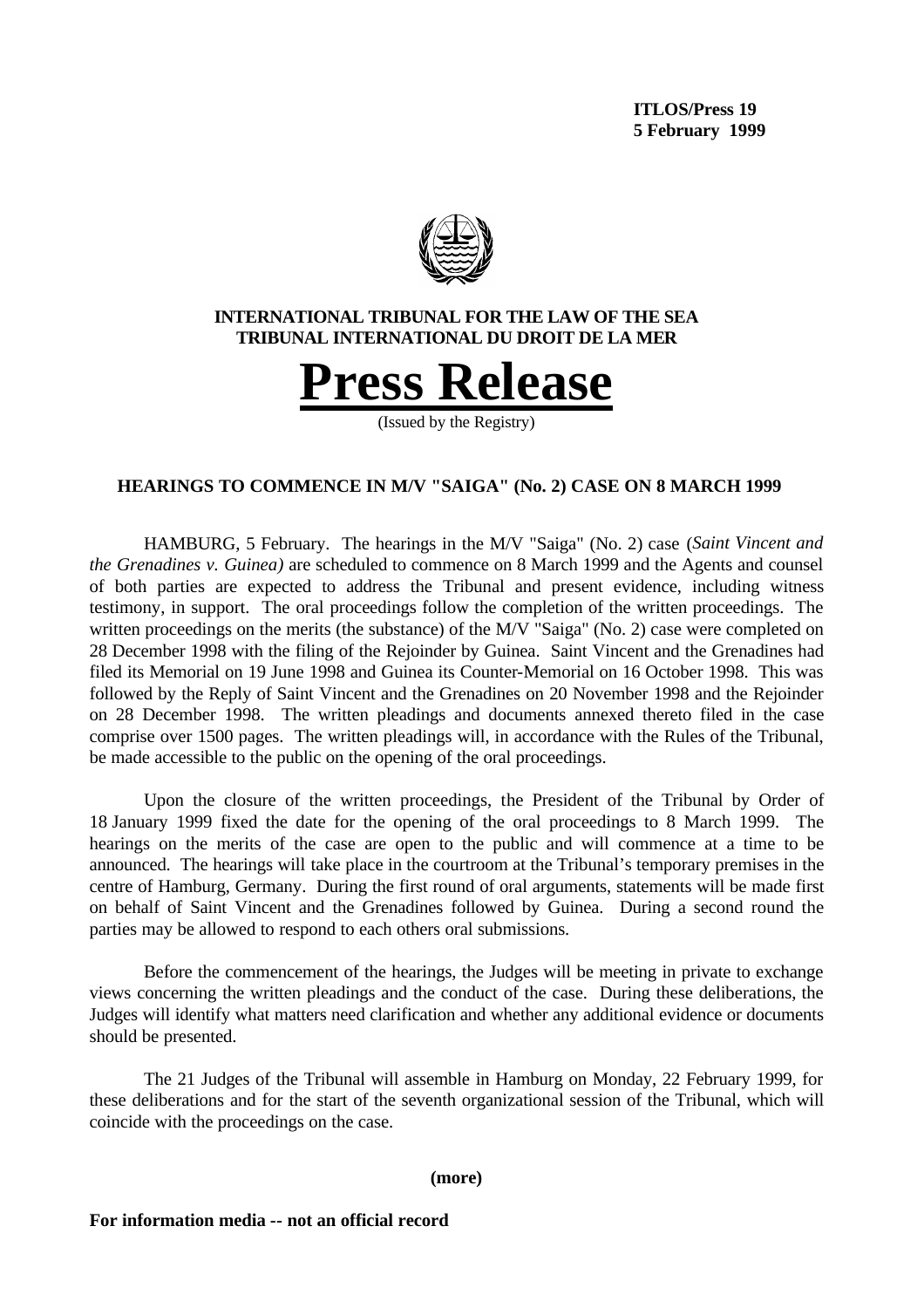## **Press Release ITLOS/Press 19 5 February 1999**

Saint Vincent and the Grenadines and Guinea in an Agreement have requested the Tribunal to deal with all aspects of the merits, including damages and costs, and the objection as to jurisdiction raised by Guinea in the dispute between them concerning the arrest off the coast of West Africa by Guinea of the oil tanker M/V "Saiga" flying the flag of Saint Vincent and the Grenadines.

The proceedings on the merits raise many important issues, including: the freedom of navigation, the enforcement of customs laws, re-fuelling (bunkering) vessels at sea, and the right of hot pursuit (See Press Release No. 13).

### **Background**

The case concerns the arrest of the oil tanker M/V "Saiga" and its crew on 28 October 1997 by the customs authorities of Guinea at a point outside its Exclusive Economic Zone. The vessel, flying the flag of Saint Vincent and the Grenadines, was manned by a crew of Ukrainian and Senegalese nationals and had been involved in re-fuelling vessels at sea within the Exclusive Economic Zone of Guinea. The arrest of the vessel involved shots being fired by the customs authorities of Guinea resulting in injuries to some members of the crew. Following its arrest, the vessel was taken to the port of Conakry in Guinea and its cargo of gas oil was discharged by the arresting authorities.

The Government of Saint Vincent and the Grenadines filed an Application with the Tribunal on 13 November 1997 seeking the release of the vessel and its crew. The Application was disposed of expeditiously by a summary procedure that took three weeks. The Judgment of the Tribunal was complied with and the vessel and its crew were released from detention by the Guinean authorities. The release was upon the posting of a bond for US\$ 400,000 as prescribed by the Tribunal in its Judgment delivered on 4 December 1997.

The Application was submitted to the Tribunal under the procedure for the prompt release of a vessel and its crew provided for in article 292 of the United Nations Convention on the Law of the Sea. In such a case, the Tribunal may only deal with the question of the release and the determination of the bond or other security on the basis of which the release may be ordered.

The procedure does not include a determination of the merits of the underlying dispute as to opposing rights and obligations nor does it prejudice the merits of any case before the appropriate domestic court of the arresting State. In order to obtain a decision on the essence of the dispute (the merits), the parties subsequently by joint agreement submitted the merits of the case to the Tribunal. Apart from many important law of the sea issues, a decision on the merits will also address the question whether the posted bond should be paid out or returned and whether any damages are due to any of the parties.

Further details concerning the case are contained in Press Releases Nos. 8 to 15 and 17 of the Tribunal. Earlier Press Releases and further information can be obtained from the Tribunal's Registry. Please contact Mr. Robert van Dijk, Legal Officer at the Tribunal, at Tel: (49) (40) 35607- 228 or Ms. Isabelle Kreiner, Press Assistant, at Tel: (49) (40) 35607-227 or Fax: (49) (40) 35607- 245. Press information will also be available at the hearing itself.

### **(more)**

#### **For information media -- not an official record**